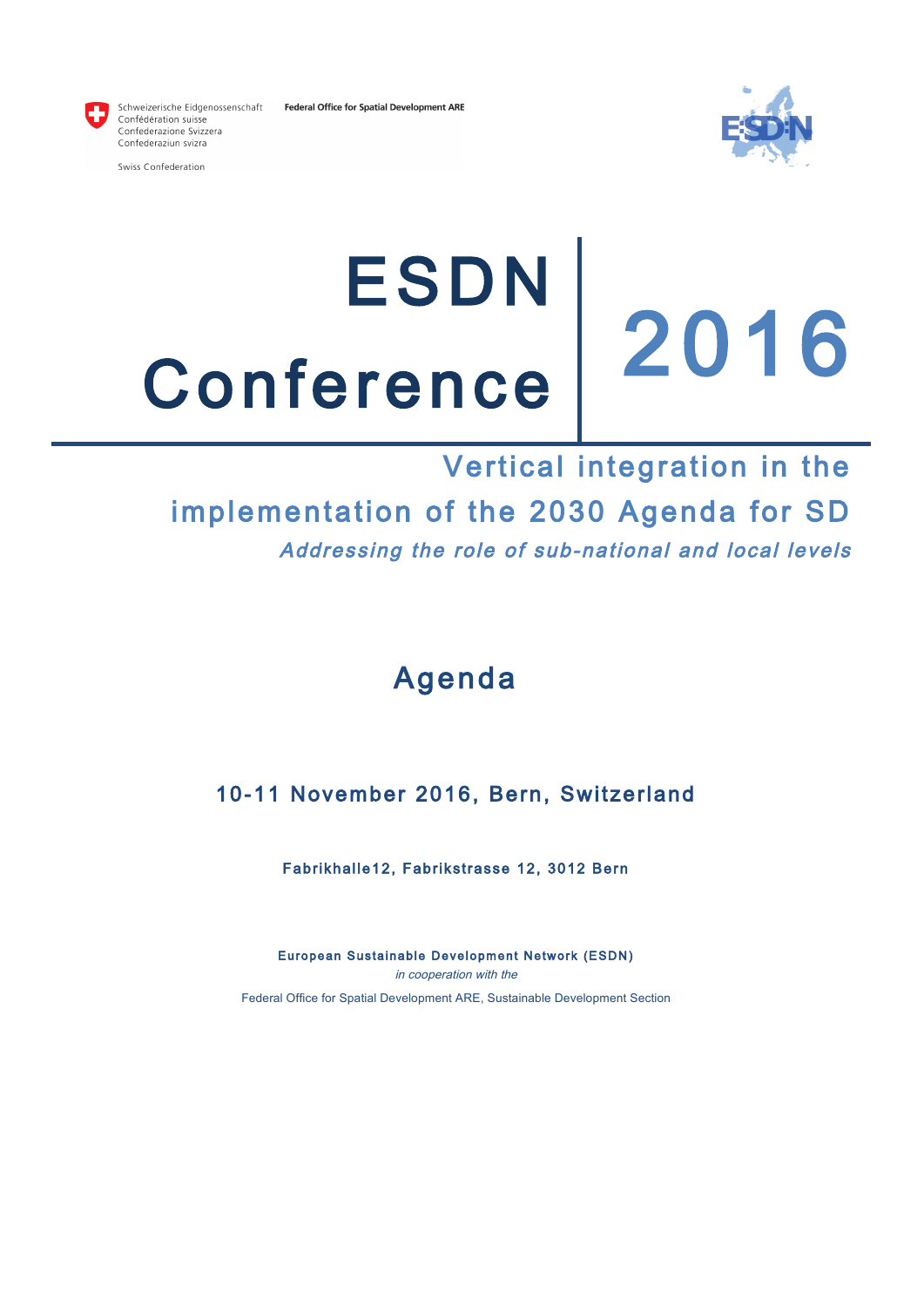## Wednesday, 9 November 2016

17:00-18:45 Internal meeting of the ESDN Steering Group

19:00-21:00 Evening reception for ESDN Conference participants with the Mayor of Bern (Erlacherhof, official seat of the mayor, Junkerngasse 47, Bern)

## Thursday, 10 November 2016

| 08:15-09:00 | Registration |
|-------------|--------------|
|-------------|--------------|

#### 09:00-09:30 Opening and Orientation

- 09:00-09:15 Welcome address by the Swiss host and overview of the conference objectives DANIEL DUBAS, Head of the Sustainable Development Section, Federal Office for Spatial Development ARE, Switzerland
- 09:15-09:30 Welcome address by the ESDN co-chairs ELISABETH FREYTAG-RIGLER & WOLFRAM TERTSCHNIG, ESDN Co-chair, Federal Ministry of Agriculture, Forestry, Environment and Water Management, Austria

#### 09:30-10:30 Session 1: Current status of 2030 Agenda and SDGs activities at the UN level

09:30-10:00 Follow-up activities on the 2030 Agenda and High Level Political Forum on SD outcomes

THOMAS GASS, Assistant Secretary-General for Policy Coordination and Inter-Agency Affairs, UNDESA

- 10:00-10:30 Q&A
- 10:30-11:00 Coffee Break

#### 11:00-12:45 Session 2: National activities for implementing the 2030 Agenda and SDGs – update, future plans and vertical integration efforts

11:00-11:15 Overview of SDG implementation and review activities at the regional level MONIKA LINN, Principal Adviser & Chief, Sustainable Development and Gender Unit, United Nations Economic Commission for Europe (UNECE)

#### 11:15-12:15 Activities and plans on how to implement the 2030 Agenda at the national level, incl. role of sub-national levels in the implementation efforts

VANESSA LORIOUX, Ministry for Ecology, Energy and the Sea, France

ANNIKA LINDBLOM, Finnish National Commission on Sustainable Development, Finland

JÖRG MAYER-RIES, Federal Ministry for the Environment, Nature Conservation, Building and Nuclear Safety, Germany

**ALESSANDRO GALLI, Ministry for Sustainable Development and Tourism, Montenegro** 

**TILL BERGER, Federal Office for Spatial Development ARE, Switzerland** 

**HERMAN BAVINCK, Ministry of Infrastructure and the Environment, The Netherlands** 

12:15-12:45 Sharing experiences on national planning for 2030 Agenda/SDGs in European countries

Interactive exchange with participants

12:45 – 14:00 Lunch break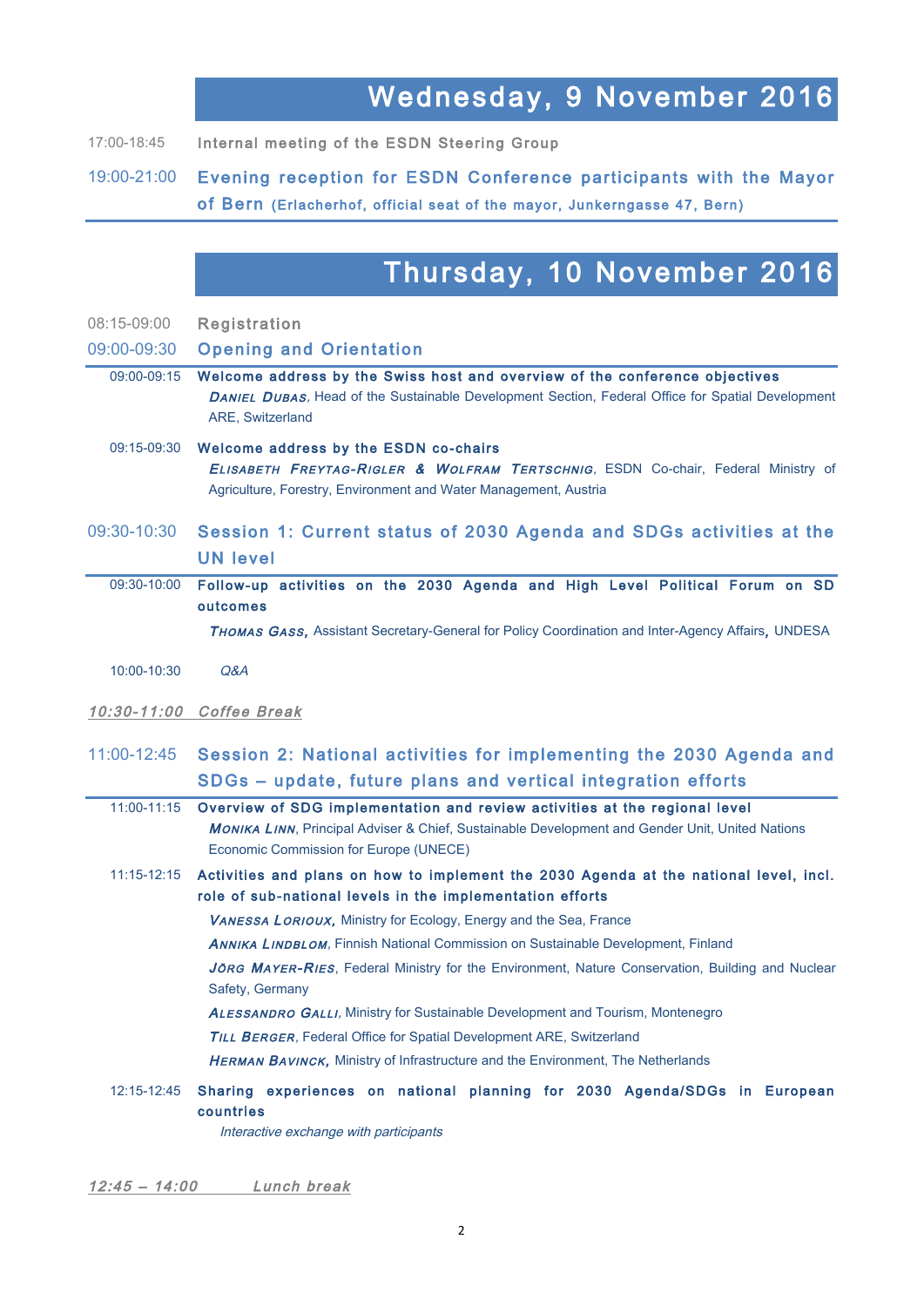#### 14:00-17:30 Session 3: Role and activities of the sub-national levels in the 2030 Agenda and SDGs implementation

|                 | 14:00-14:15 How to move from Local Agenda 21 to the new 2030 Agenda for SD? Importance of<br>the local level<br><b>WOLFGANG TEUBNER, Director of ICLEI Europe</b>                                                                                                    |  |  |  |  |  |  |  |
|-----------------|----------------------------------------------------------------------------------------------------------------------------------------------------------------------------------------------------------------------------------------------------------------------|--|--|--|--|--|--|--|
| 14:15-15:30     | ConverStations (round one & two): regional and local activities in the context of the<br>2030 Agenda and SDGs                                                                                                                                                        |  |  |  |  |  |  |  |
|                 | Participants select 3 from 8 ConverStation topics. Each ConverStation lasts 30 minutes, including a<br>presentation and discussion                                                                                                                                   |  |  |  |  |  |  |  |
|                 | (1) Activities in North Rhine-Westphalia to implement the 2030 Agenda<br>MARC-OLIVER PAHL, Unit VIII-4 Sustainable Development, Ministry for Climate Protection,<br>Environment, Agriculture, Nature Conservation and Consumer Protection of North-Rhine Westphalia, |  |  |  |  |  |  |  |
|                 | Germany                                                                                                                                                                                                                                                              |  |  |  |  |  |  |  |
|                 | (2) The 2030 Agenda: transforming Catalonia, improving the world                                                                                                                                                                                                     |  |  |  |  |  |  |  |
|                 | ARNAU QUERALT-BASSA, Director of the Advisory Council for the Sustainable Development of<br>Catalonia, Spain                                                                                                                                                         |  |  |  |  |  |  |  |
|                 | (3) Transitioning to SDGs in Gironde                                                                                                                                                                                                                                 |  |  |  |  |  |  |  |
|                 | <b>BÉNÉDICTE PACHOD, Ministry for Ecology, Energy and the Sea, France</b>                                                                                                                                                                                            |  |  |  |  |  |  |  |
|                 | (4) Welsh Government - legislating for sustainable development                                                                                                                                                                                                       |  |  |  |  |  |  |  |
|                 | <b>MATTHEW QUINN, Environment and Sustainable Development, Department for the Environment and</b><br>Rural Affairs of Wales, United Kingdom                                                                                                                          |  |  |  |  |  |  |  |
|                 | (5) The SD Initiatives in Tyrol                                                                                                                                                                                                                                      |  |  |  |  |  |  |  |
|                 | <b>SUSANNE FENKART, Sustainability Coordinator, Department Regional Development and Sustainable</b><br>Strategy of Tyrol, Austria                                                                                                                                    |  |  |  |  |  |  |  |
|                 | (6) The new Walloon SD Strategy                                                                                                                                                                                                                                      |  |  |  |  |  |  |  |
|                 | <b>MICHEL AMAND, Director of the Sustainable Development Strategies Unit of Wallonia, Belgium</b>                                                                                                                                                                    |  |  |  |  |  |  |  |
|                 | (7) Localizing the SDGs: the case of the Basque Country                                                                                                                                                                                                              |  |  |  |  |  |  |  |
|                 | LEYRE MADARIAGA, Basque Government, Spain                                                                                                                                                                                                                            |  |  |  |  |  |  |  |
|                 | (8) Regional hubs for SD strategies in Germany: fostering vertical integration and a<br>multi-stakeholder approach                                                                                                                                                   |  |  |  |  |  |  |  |
|                 | SABINE GERHARDT, German Council for Sustainable Development (RNE), Germany                                                                                                                                                                                           |  |  |  |  |  |  |  |
| $15:30 - 16:00$ | Coffee break                                                                                                                                                                                                                                                         |  |  |  |  |  |  |  |
| 16:00-16:45     | ConverStations (round three): regional and local activities in the context of the 2030<br><b>Agenda and SDGs (continue)</b>                                                                                                                                          |  |  |  |  |  |  |  |
| 16:45-17:30     | Panel Discussion: reflections on activities to implement the 2030 Agenda for SD                                                                                                                                                                                      |  |  |  |  |  |  |  |
|                 | LUTZ RIBBE, Vice-President of the EESC's Sustainable Development Observatory                                                                                                                                                                                         |  |  |  |  |  |  |  |
|                 | ANNA BOMBONATO, Ministry of the Environment and Protection of Land and Sea, Italy & ESDN Steering<br>Group                                                                                                                                                           |  |  |  |  |  |  |  |
|                 | MONIKA LINN, Principal Adviser & Chief, Sustainable Development and Gender Unit, United Nations<br>Economic Commission for Europe (UNECE)                                                                                                                            |  |  |  |  |  |  |  |
| 18:30           | Evening Program: City walk (starting at 18:30 in front of 'Zytglogge', the clock tower; leaving<br>from venue at 17:45)                                                                                                                                              |  |  |  |  |  |  |  |

19:30 Joint dinner (Restaurant Kornhauskeller - Kornhausplatz 18, Bern)